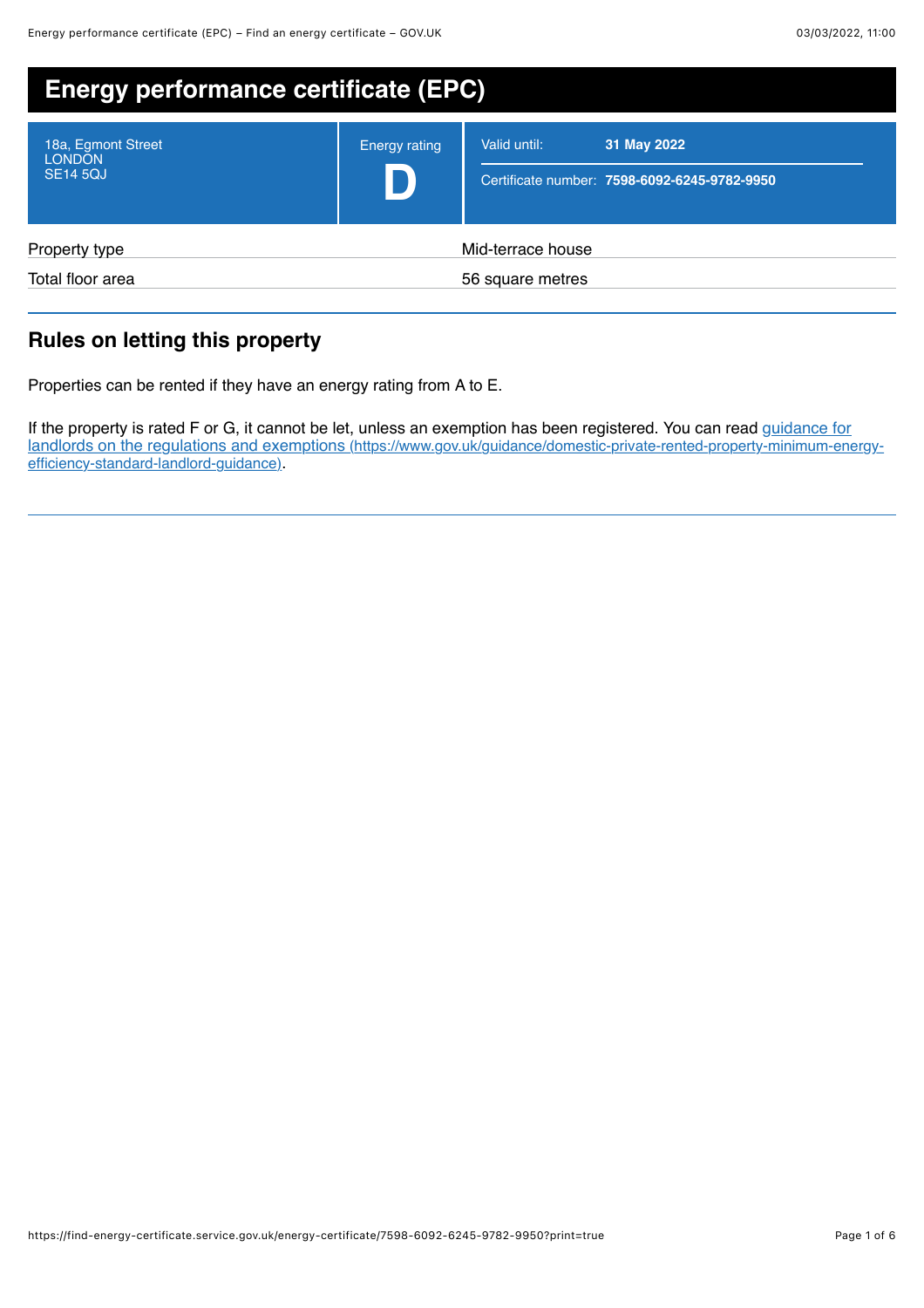## **Energy efficiency rating for this property**

This property's current energy rating is D. It has the potential to be B.

[See how to improve this property's energy performance.](#page-3-0)



The graph shows this property's current and potential energy efficiency.

Properties are given a rating from A (most efficient) to G (least efficient).

Properties are also given a score. The higher the number the lower your fuel bills are likely to be.

For properties in England and Wales:

the average energy rating is D the average energy score is 60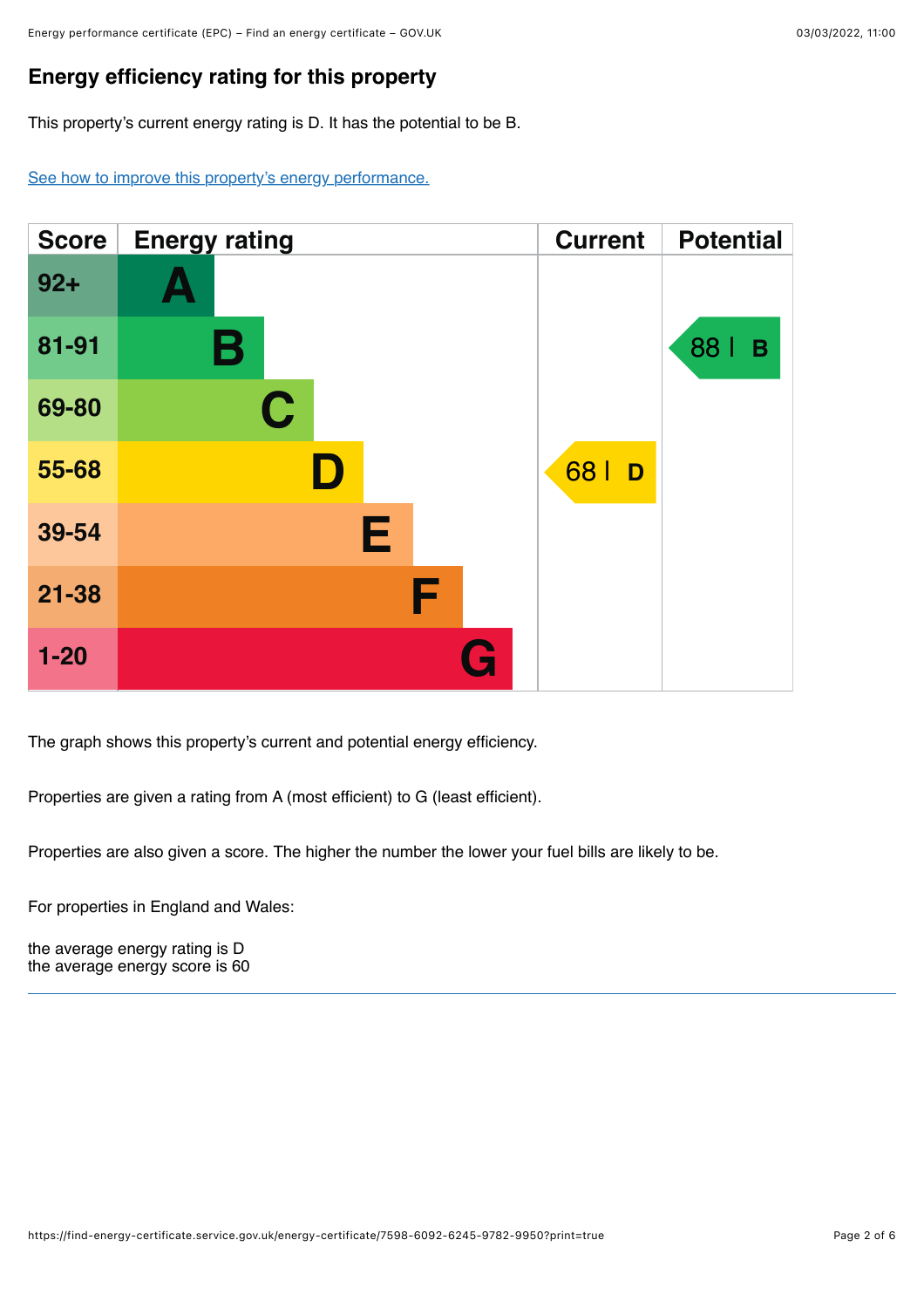## **Breakdown of property's energy performance**

This section shows the energy performance for features of this property. The assessment does not consider the condition of a feature and how well it is working.

Each feature is assessed as one of the following:

- very good (most efficient)
- $\bullet$ good
- average
- poor  $\bullet$
- very poor (least efficient)

When the description says "assumed", it means that the feature could not be inspected and an assumption has been made based on the property's age and type.

| <b>Feature</b>       | <b>Description</b>                             | Rating    |
|----------------------|------------------------------------------------|-----------|
| Wall                 | Solid brick, as built, no insulation (assumed) | Very poor |
| Wall                 | Cavity wall, as built, insulated (assumed)     | Good      |
| Window               | Partial double glazing                         | Poor      |
| Main heating         | Boiler and radiators, mains gas                | Good      |
| Main heating control | Programmer, room thermostat and TRVs           | Good      |
| Hot water            | From main system                               | Good      |
| Lighting             | Low energy lighting in 73% of fixed outlets    | Very good |
| Roof                 | (another dwelling above)                       | N/A       |
| Floor                | Suspended, no insulation (assumed)             | N/A       |
| Floor                | Solid, no insulation (assumed)                 | N/A       |
| Secondary heating    | None                                           | N/A       |

### **Primary energy use**

The primary energy use for this property per year is 209 kilowatt hours per square metre (kWh/m2).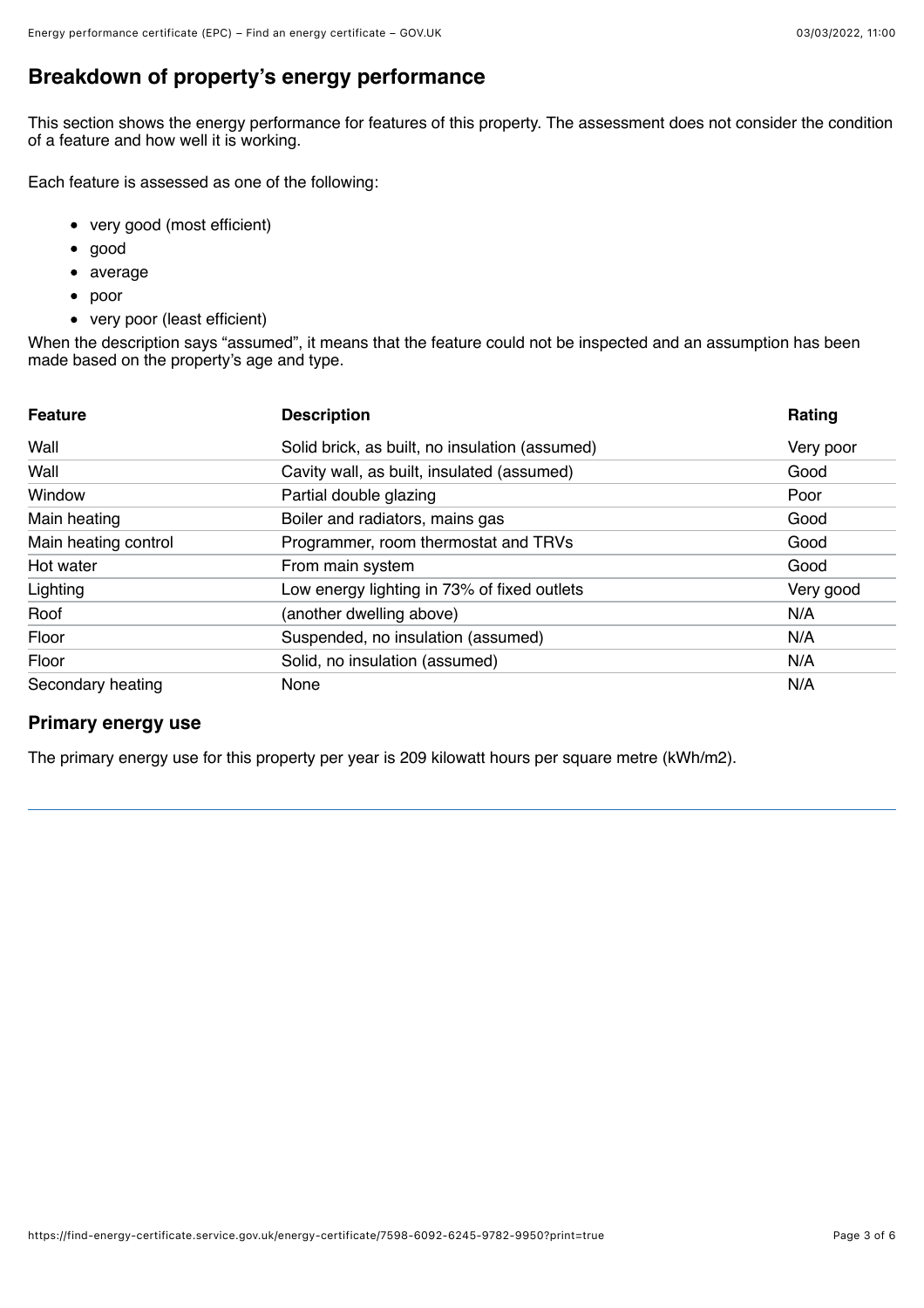## **Environmental impact of this property**

This property's current environmental impact rating is C. It has the potential to be B.

Properties are rated in a scale from A to G based on how much carbon dioxide (CO2) they produce.

Properties with an A rating produce less CO2 than G rated properties.

| An average household produces        | 6 tonnes of CO2   |
|--------------------------------------|-------------------|
| This property produces               | 2.2 tonnes of CO2 |
| This property's potential production | 0.6 tonnes of CO2 |

By making the <u>recommended changes</u>, you could reduce this property's CO2 emissions by 1.6 tonnes per year. This will help to protect the environment.

Environmental impact ratings are based on assumptions about average occupancy and energy use. They may not reflect how energy is consumed by the people living at the property.

### <span id="page-3-0"></span>**How to improve this property's energy performance**

Making any of the recommended changes will improve this property's energy efficiency.

If you make all of the recommended changes, this will improve the property's energy rating and score from D (68) to B  $(88)$ .

| Recommendation                          | <b>Typical installation cost</b> | <b>Typical yearly saving</b> |
|-----------------------------------------|----------------------------------|------------------------------|
| 1. Internal or external wall insulation | £4,000 - £14,000                 | £43                          |
| 2. Floor insulation                     | £800 - £1,200                    | £47                          |
| 3. Solar water heating                  | £4,000 - £6,000                  | £24                          |
| 4. Solar photovoltaic panels            | £9,000 - £14,000                 | £227                         |

### **Paying for energy improvements**

[Find energy grants and ways to save energy in your home. \(https://www.gov.uk/improve-energy-efficiency\)](https://www.gov.uk/improve-energy-efficiency)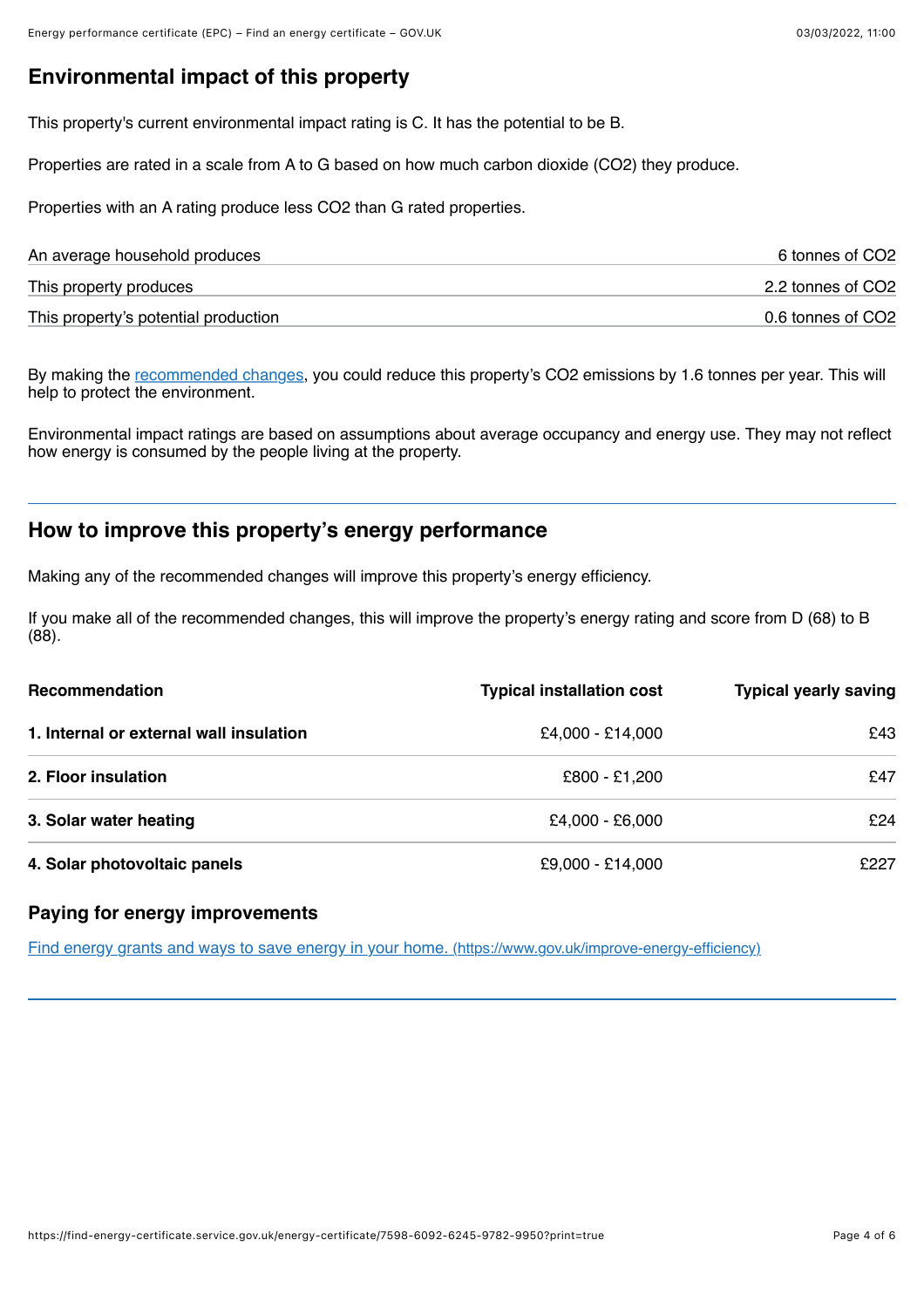## **Estimated energy use and potential savings**

| Estimated yearly energy cost for this property |  |
|------------------------------------------------|--|
| Potential saving                               |  |

The estimated cost shows how much the average household would spend in this property for heating, lighting and hot water. It is not based on how energy is used by the people living at the property.

[The estimated saving is based on making all of the recommendations in how to improve this property's energy](#page-3-0) performance.

For advice on how to reduce your energy bills visit [Simple Energy Advice \(https://www.simpleenergyadvice.org.uk/\)](https://www.simpleenergyadvice.org.uk/).

### **Heating use in this property**

Heating a property usually makes up the majority of energy costs.

#### **Estimated energy used to heat this property**

| Space heating | 6495 kWh per year |
|---------------|-------------------|
| Water heating | 1795 kWh per year |

### Potential energy savings by installing insulation

#### **Type of insulation Amount of energy saved**

#### **Solid wall insulation** 1065 kWh per year

You might be able to receive [Renewable Heat Incentive payments \(https://www.gov.uk/domestic-renewable-heat-incentive\).](https://www.gov.uk/domestic-renewable-heat-incentive) This will help to reduce carbon emissions by replacing your existing heating system with one that generates renewable heat. The estimated energy required for space and water heating will form the basis of the payments.